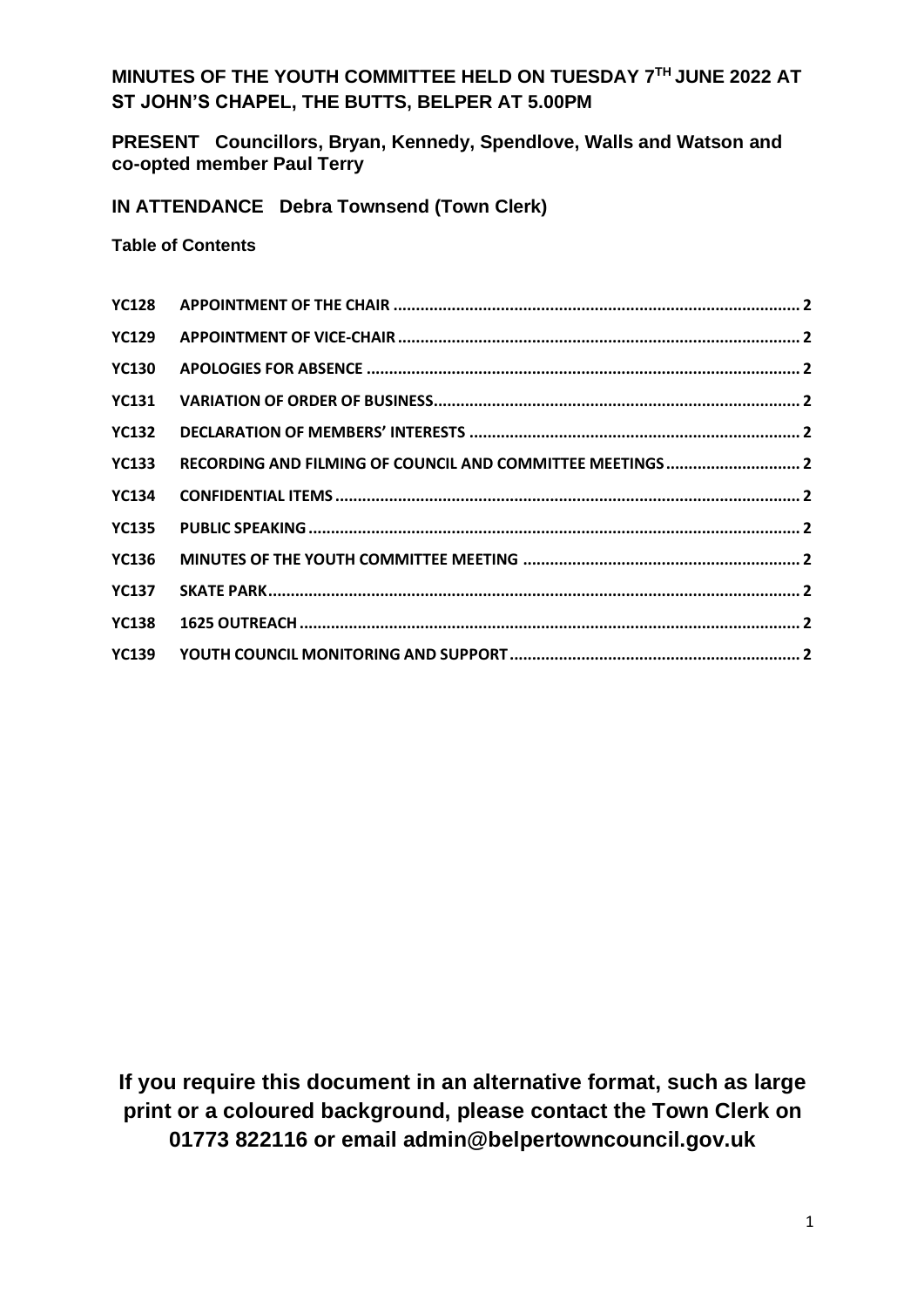- **YC128 APPOINTMENT OF THE CHAIR RESOLVED that Cllr Spendlove be appointed as Chair for the ensuing year. YC129 APPOINTMENT OF VICE-CHAIR RESOLVED that Cllr Kennedy be appointed as Vice-Chair for the ensuing year. YC130 APOLOGIES FOR ABSENCE** Apologies for absence were received from Cllrs Dwyer and Mallett. **YC131 VARIATION OF ORDER OF BUSINESS** None **YC132 DECLARATION OF MEMBERS' INTERESTS** None **YC133 RECORDING AND FILMING OF COUNCIL AND COMMITTEE MEETINGS Noted YC134 CONFIDENTIAL ITEMS** None **YC135 PUBLIC SPEAKING** None **YC136 MINUTES OF THE YOUTH COMMITTEE MEETING RESOLVED that the minutes of the Youth Committee meeting held on 22nd March 2022 be agreed as a true and accurate record. YC137 SKATE PARK RESOLVED that; a) the Town Clerk approaches Amber Valley Borough Council to establish details of the lease of the Showground. b) the Town Clerk approaches the owner of the land identified above to establish if they would consider disposal of this site. c) Cllr Kennedy undertakes investigation into other proposed sites for this project.**
	- **d) A Working Group consisting of all members of the Youth Committee produce a consultation document to be submitted to an Extraordinary Meeting of this Committee, to take place on 5th July 2022 at 5.00 pm at St John's Chapel, The Butts, Belper.**
- **YC138 1625 OUTREACH** Postponed to the next meeting.
- **YC139 YOUTH COUNCIL MONITORING AND SUPPORT RECOMMENDED that four hours per month be allocated from the Youth Council budget to provide Officer support, and that their**